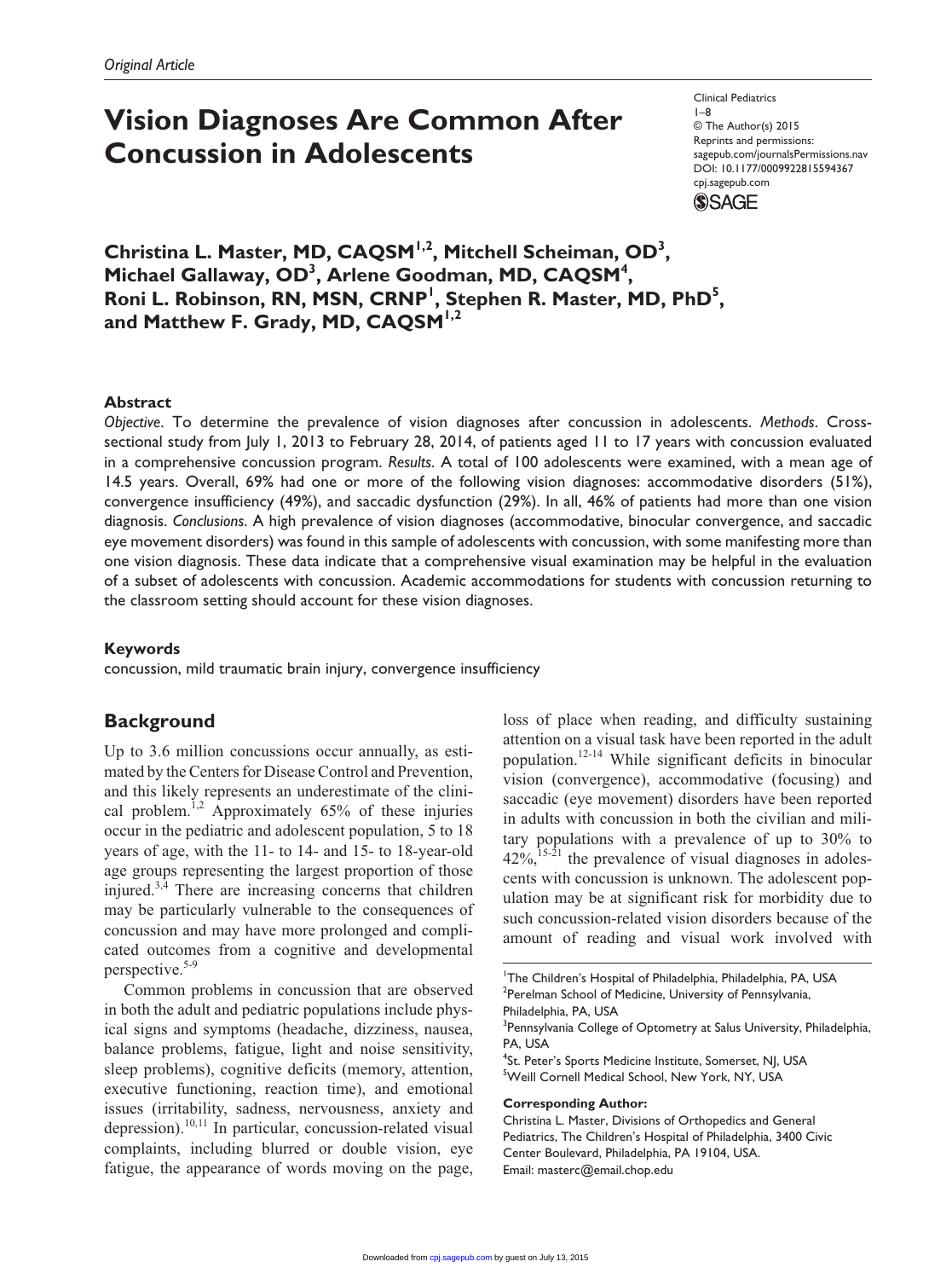full-time schoolwork.<sup>22-24</sup> A recent study using a brief Vestibular/Ocular Motor Screening Assessment (VOMS) tool that clinically assesses saccades, smooth pursuits and convergence, showed that VOMS accurately distinguished concussed patients who had symptoms of oculomotor impairment from uninjured controls, aged 9 to 18 years.<sup>25</sup> This study indicates that further investigation into the prevalence of vision diagnoses following concussion is warranted.

Reading is a complex higher order integrative function, which requires adequate accommodative, vergence, and saccadic response at the initial stage of gathering visual information. These processes are necessary to initiate and sustain visual function during reading. $^{24}$ Areas of the brain involved in these complex tasks include the dorsolateral prefrontal cortex (DLPC), the posterior parietal cortex, and frontal and supplemental eye fields, as well as the brainstem and cerebellum. Each of these regions can be affected by concussion injury.<sup>14,26</sup> The DLPC plays a significant role in attention and working memory while also interacting with multiple other regions of the brain in carrying out tasks of executive function. In addition, from an oculomotor perspective, saccadic function and vergence are also among the many tasks influenced by the DLPC. Injury to this area may result in oculomotor deficits after concussion, which may negatively affect the task of reading, and thereby, learning in adolescents. Such deficits affecting reading have been reported in adults following concussion.<sup>12-21</sup> Due to the high visual work load of adolescents in school, identifying such deficits after concussion is imperative in order to properly direct their postinjury management in school, which is their occupational setting.

The objective of this study was to use comprehensive vision testing to determine the prevalence of vision diagnoses in adolescents aged 11 to 17 years presenting to an outpatient specialty concussion program for evaluation and treatment of concussion. Secondary objectives were to determine if a symptom questionnaire, the Convergence Insufficiency Symptom Survey (CISS), $^{27,28}$ is useful in identifying adolescent patients with vision diagnoses after concussion. The CISS was not originally designed as a screening tool for convergence insufficiency; rather, it was intended for use in clinical trials to assess change in symptoms as an outcome after treatment for convergence insufficiency. We sought to evaluate the utility of the CISS as a screening tool for visual complaints in the setting of concussion as compared with the Post Concussion Symptom Scale (PCSS), which is a validated 22-point symptom questionnaire administered independently or as part of computerized neurocognitive testing.<sup>11</sup> An additional secondary

objective was to identify any associations between visual diagnoses and changes in computerized neuro-

## **Methods**

cognitive testing scores after injury.

We conducted a single-center, cross-sectional study of patients who presented to the Minds Matter Concussion Program at The Children's Hospital of Philadelphia. All patients who presented for clinical care between July 1, 2013 and February 28, 2014 were eligible for the study. Our institutional review board approved this study prior to the commencement of subject enrollment and data collection. Study participants were enrolled by trained research assistants during their office visit after parental informed consent and child assent was obtained. We included patients with the medical diagnosis of concussion who were 11 to 17 years old at the time of enrollment. We excluded those who were unable to participate in vision testing for any reason, did not have corrected 20/30 visual acuity, or had a preexisting history of strabismus, amblyopia, surgery, patching, or vision therapy.

A diagnosis of concussion was based on the history of any direct or indirect force transmitted to the head resulting in the temporally-associated onset of signs or symptoms of concussion as defined by the Consensus Statement on Concussion in Sport.<sup>11</sup> Vision diagnoses were made based on objective criteria obtained in vision testing as described in Table  $1.^{29}$  Computerized neurocognitive testing using Immediate Post-Concussion Assessment and Cognitive Testing (ImPACT), which includes the PCSS questionnaire, was performed as part of the routine clinical evaluation of the patient for concussion.30,31

Standardized historical and physical examination  $data<sub>32</sub>$  as well as computerized neurocognitive testing results with ImPACT, were abstracted from the electronic medical record into Research Electronic Data Capture (REDCap) for analysis. As part of the study, the Convergence Insufficiency Symptom Survey (CISS), a validated questionnaire for the assessment of change in visual symptoms after treatment for convergence insufficiency, was administered to all participants. This tool has been used as an outcome measure in several randomized clinical trials studying the treatment of convergence insufficiency. It is a 15-question instrument with Likert-type scale responses and the expected score for a normal child aged 11 to 17 years is  $\leq 16$ .<sup>27,28</sup> A standardized, comprehensive vision examination, including administration of the CISS, separate from the routine clinical assessment for concussion, was performed by either a developmental optometrist or trained research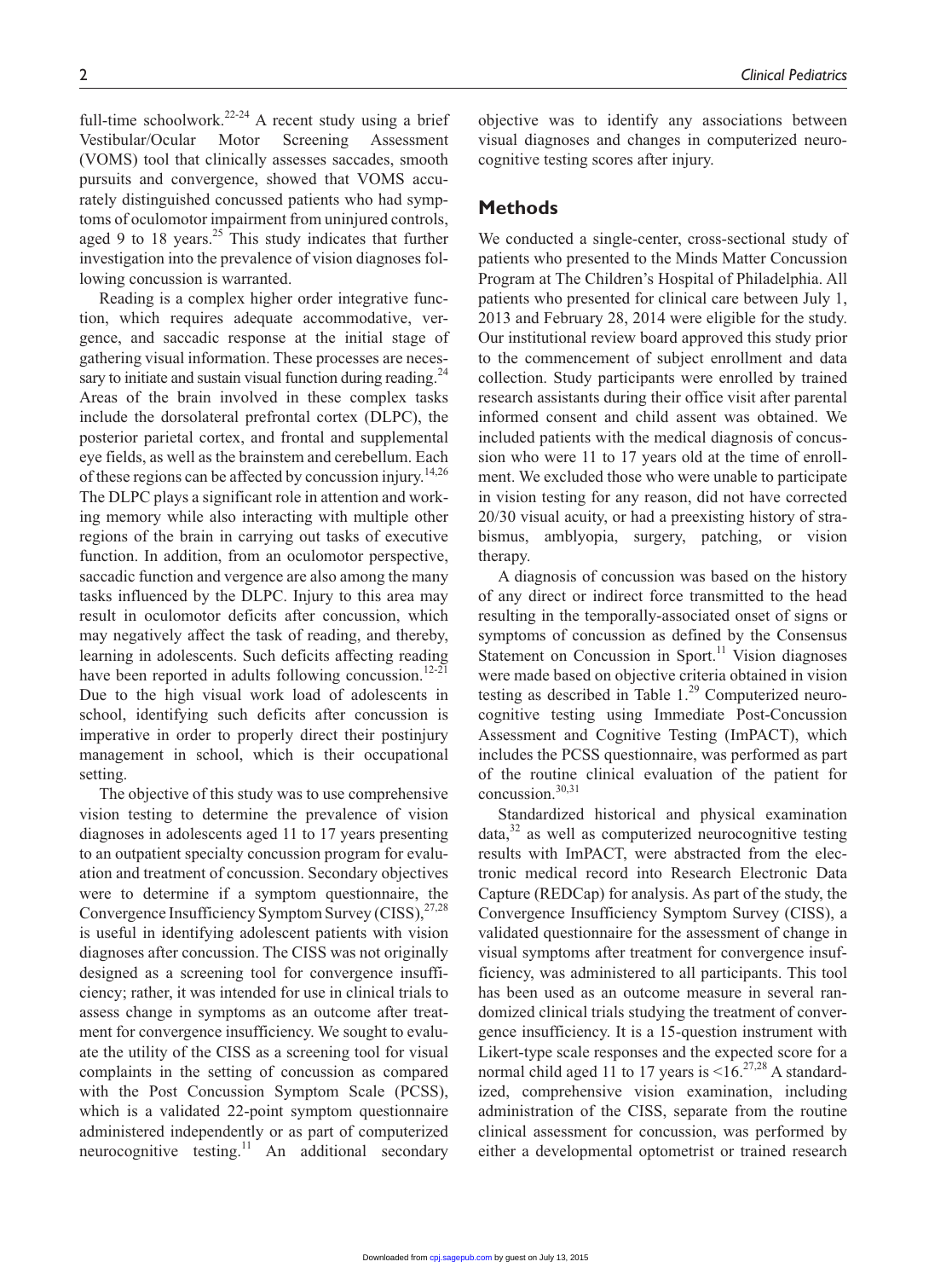| Convergence insufficiency                                                                        |
|--------------------------------------------------------------------------------------------------|
| Requires: I                                                                                      |
| Plus at least 1 finding from 2-4                                                                 |
| Near point of convergence of $\geq 6$ cm break                                                   |
| Exophoria at near at least 4 pd greater than at distance                                         |
| Reduced positive fusional convergence at near (<20 pd or fails Sheard's criterion <sup>a</sup> ) |
| Vergence facility (distance or near) $\leq$ 9 cpm with difficulty with base-out                  |
| Convergence excess                                                                               |
| Requires: I                                                                                      |
| Plus at least 1 finding from 2-3                                                                 |
| $\geq$ 3 pd esophoria at near                                                                    |
| Reduced negative fusional convergence at near (<8 pd or fails Sheard's criterion <sup>a</sup> )  |
| Vergence facility (distance or near) $\leq$ 9 cpm with difficulty with base-in                   |
| Accommodative insufficiency                                                                      |
| Requires: I or 2                                                                                 |
| Amplitude of accommodation $\geq$ 2 diopters below mean for age (15-1/4 age)                     |
| Monocular accommodative facility $\leq 6$ cpm (difficulty with minus lenses)                     |
| Saccadic dysfunction                                                                             |
| Requires: I or 2                                                                                 |
| Developmental Eye Movement Test ratio score: I SD or more below the mean                         |
| Developmental Eye Movement Test error score: I SD or more below the mean                         |

Abbreviations: pd, prism diopters; cpm; cycles per minute; SD, standard deviation. <sup>a</sup>Failing Sheard's criterion = positive fusional vergence is less than twice the near phoria.

assistants. This evaluation included an assessment of visual acuity, eye alignment (Modified Thorington Test), fusional vergence (Step Vergence Test and Vergence Facility Test), convergence (Near Point of Convergence Test), accommodative amplitude and accommodative facility (Push-up Test and  $+2/-2$  test) and eye movements (Developmental Eye Movement Test) $^{29}$  (Table 1).

Descriptive statistics were calculated for the outcome measures. Fisher's exact test was used for 2-way categorical comparisons of count data. Mann-Whitney analysis for nonparametric data was performed to determine the relationship between neurocognitive test scores and vision diagnoses. All significance levels were set at *P* < .05. Statistical analysis was performed using R version  $3.0.3<sup>32</sup>$  Bootstrap 95% confidence intervals (CIs) were estimated using the boot package. $34,35$  Prevalence ratios (PRs) and 95% CIs were calculated using the epiR package.<sup>36</sup>

# **Results**

One hundred participants were enrolled during the study period. The mean age was 14.5 years (age range 13.5- 14.8 years). Of the study subjects, 42% were male and 65% sustained their concussion as the result of sports participation, while the remainder sustained their concussions in nonsports activities such as falls. Among the

enrolled subjects, 29% were seen within 1 month of their injury, 26% were evaluated between 1 and 3 months after their injury, and 45% were seen >3 months after their injury. Patients seen within 1 month of injury were more likely to have a vision diagnosis than those evaluated greater than 3 months after injury. Patients who were evaluated early after injury (within 30 days) were more likely to have a vision diagnosis than those evaluated later after injury (>90 days) ( $P = .03$ ,  $PR = 1.41$ ; 95% CI = 1.04-1.92). A total of 32% of subjects had a history of prior concussion, which was not associated with an increased risk of vision problems after concussion (*P* = .36).

The primary objective of this study was to determine the prevalence of vision diagnoses after concussion in an adolescent population age 11 to 17 years. Overall, 69% of enrolled subjects had at least one vision diagnosis after concussion, with 51% presenting with accommodative insufficiency or infacility, 49% with convergence insufficiency, and 29% with saccadic dysfunction. Of note, a substantial number of subjects had more than one vision diagnosis following concussion: 22% of patients with convergence insufficiency also had accommodation deficits, while 14% of those with both convergence insufficiency and accommodation deficits also had saccadic dysfunction on exam simultaneously (Figure 1).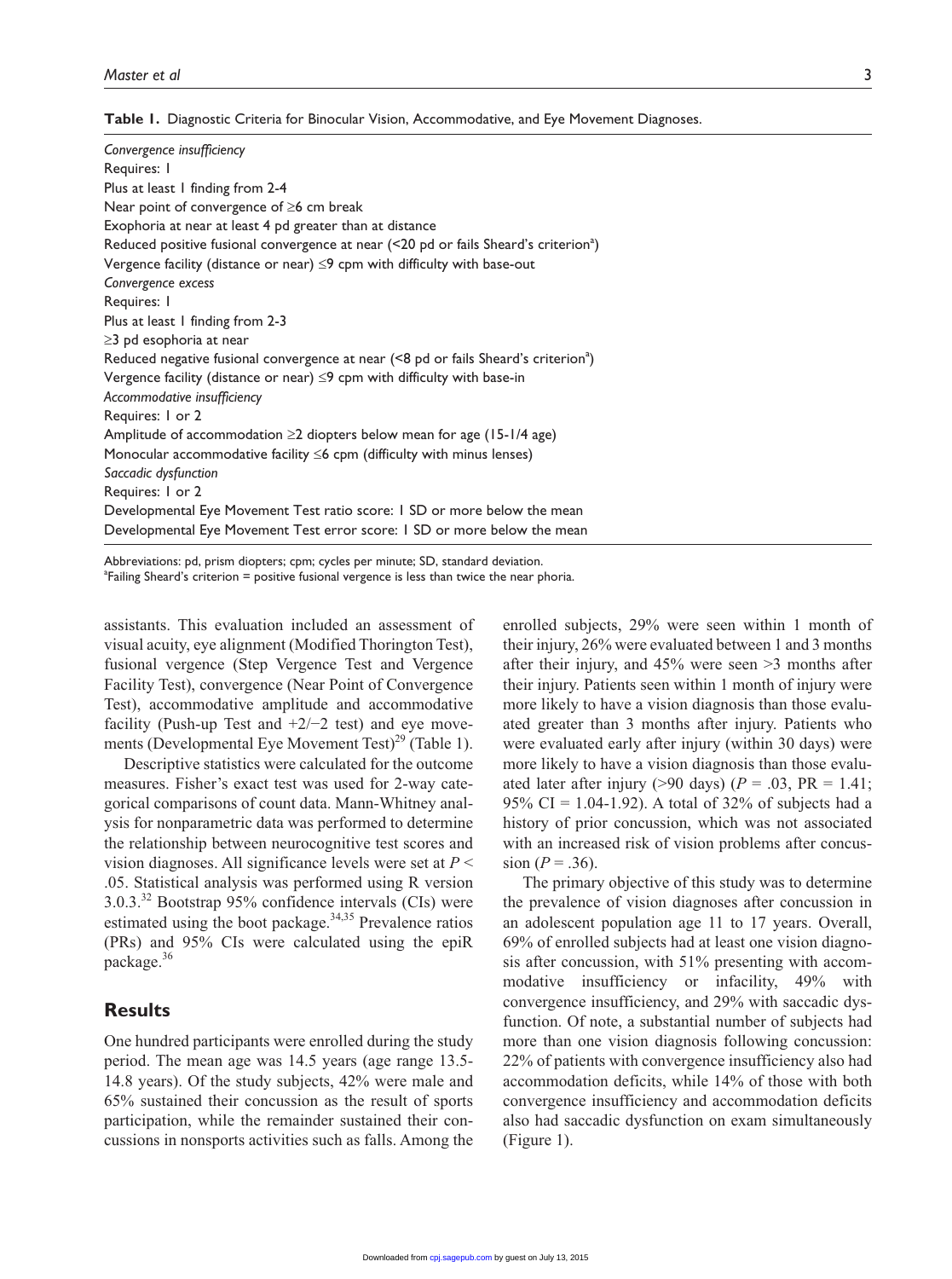

**Figure 1.** Vision diagnoses after concussion.

**Table 2.** Association of Convergence Insufficiency Symptom Score (CISS) With Vision Diagnosis.

| <b>Vision Diagnosis</b>         | CISS < 16 | CISS > 16    |
|---------------------------------|-----------|--------------|
| $(-)$ Any vision diagnosis      | 19        | 12           |
| (+) Any vision diagnosis        | 15        | 54           |
|                                 |           | $P = 0.0002$ |
| $(-)$ Convergence insufficiency | 24        | 27           |
| (+) Convergence insufficiency   | 10        | 39           |
|                                 |           | $P = 0.006$  |
| $(-)$ Accommodative dysfunction | 23        | 27           |
| (+) Accommodative dysfunction   | П         | 39           |
|                                 |           | $P = 0.02$   |

A score of  $\geq 16$  on the CISS indicates that the patient may be symptomatic from convergence insufficiency. A secondary objective of this study was to determine if the CISS could be useful as a screening tool for identifying vision diagnoses in concussion as compared with the widely used PCSS. Among our study subjects, only 29% of patients specifically reported vision problems on the PCSS. In our study, the mean CISS score was 19.8 for all study participants. Overall, the mean CISS score was 22.9 for those with a vision diagnosis, as compared to a score of 13.0 in those without any vision diagnoses (Mann-Whitney *P* < .001), and a high CISS score of  $\geq 16$  was strongly associated with a vision diagnosis ( $P < .001$ ,  $PR = 1.85$ ; 95% CI = 1.25-2.75). (Table 2.) More specifically, a CISS score of  $\geq$ 16 was highly correlated with the diagnosis of convergence insufficiency ( $P = .006$ ,  $PR =$ 2.01; 95% CI = 1.15-3.51) and accommodative dysfunction ( $P = .02$ ,  $PR = 1.83$ ;  $95\%$  CI = 1.08-3.09). In contrast, a high CISS score of  $\geq 16$  was not associated with the presence of saccadic dysfunction  $(P = .25)$ (Table 2).

Another secondary objective of this study was to determine if there was any relationship between vision diagnoses after concussion and scores on computerized neurocognitive testing. Specifically, we examined the relationship between the presence of a visual diagnosis and test-derived verbal memory composite score, visual memory composite score, visual motor speed composite score, reaction time, and impulse control (Table 3). Poor verbal memory composite scores  $(P = .002)$  and visual motor speed scores  $(P = .005)$  were significantly correlated with the presence of a vision diagnosis.

## **Discussion**

Vision problems are very common in adults following  $\overline{\text{concussion}}$ ,  $^{12-21}$  and vision complaints have been described in the adolescent population with concussion.<sup>25</sup> We found that a substantial proportion of adolescents in our clinical population with concussion have visual diagnoses identifiable with a comprehensive vision assessment beyond visual acuity.<sup>29</sup> Our findings indicate a much higher prevalence of vision diagnoses in adolescents with concussion, as compared with reported prevalence rates in the general pediatric population without concussion. The prevalence of convergence insufficiency in children has been reported between 2% and 8% and the prevalence of accommodative dysfunction has been reported as 5% in the general population, as compared with 49% and 50%, respectively, in our study of adolescents with concussion.37-39 While our study excluded patients with binocular vision disorders, it is possible that undiagnosed binocular vision problems comprise a portion of our patients with binocular vision problems following concussion. Despite this limitation, it is unlikely that undiagnosed preexisting binocular issues account for the notable difference observed between the prevalence of convergence insufficiency in our cohort with concussion as compared with the reported prevalence in the general population.

Oculomotor functioning is supported by the occipital lobe, brainstem, frontal lobe, parietal lobe, and cerebellum, with significant integration between these areas and the language areas of the brain to support reading.<sup>14,26</sup> Because of the diffuse nature of concussion injury, both specific areas of the brain, as well as the integrative pathways needed for accurate and automatic oculomotor functioning, may be affected. The high prevalence of vision diagnoses after concussion reflects the widespread neural architecture involved in visual processing, which may make the visual oculomotor system particularly susceptible to the diffuse stretch injury seen in concussion.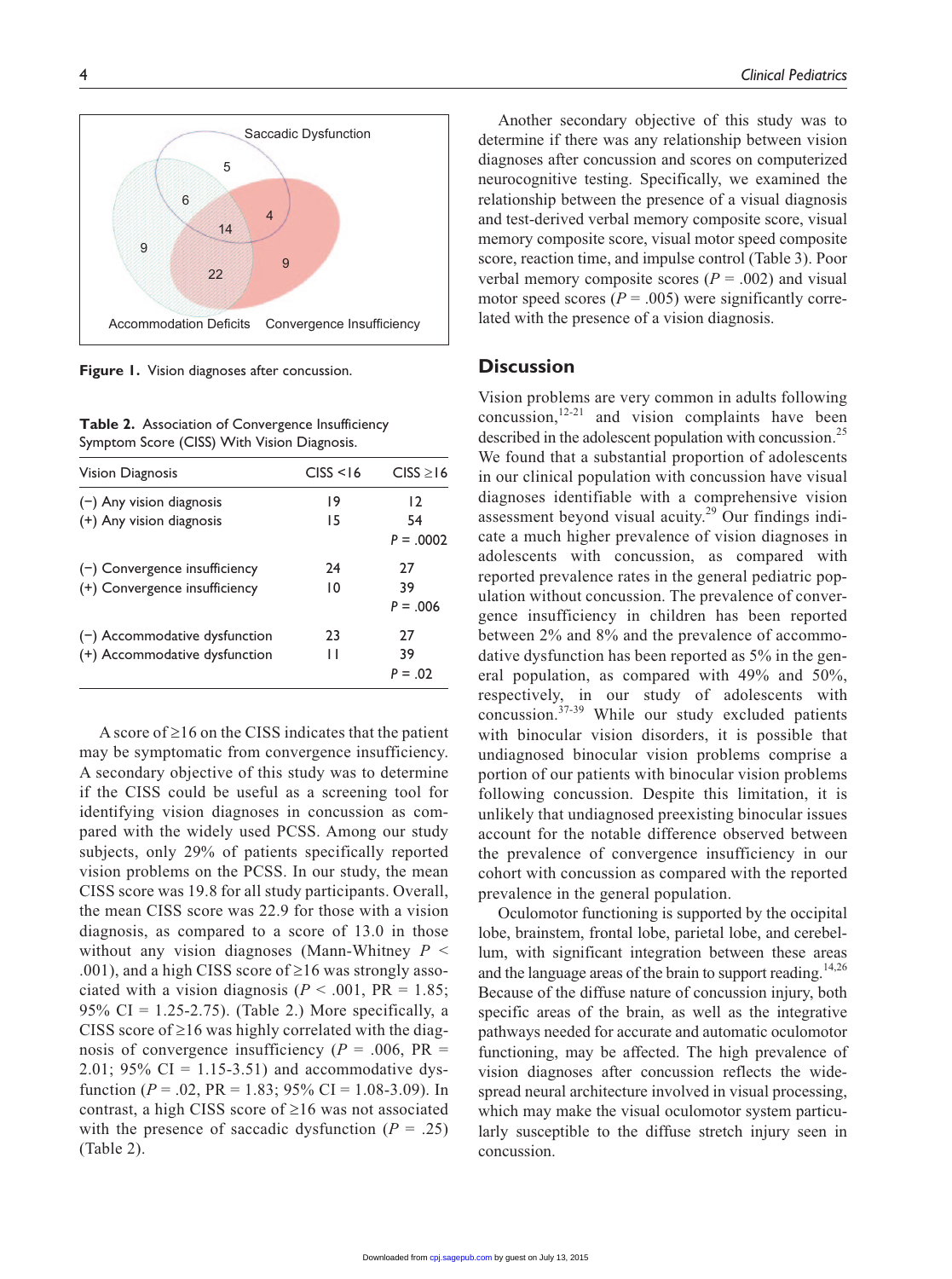| <b>Table 3.</b> Relationship Between Neurocognitive Test Scores and Vision Diagnoses. |                        |                      |      |
|---------------------------------------------------------------------------------------|------------------------|----------------------|------|
|                                                                                       | $(-)$ Vision Diagnosis | (+) Vision Diagnosis |      |
| Verbal memory composite score                                                         | 88.4                   | 76.9                 | .002 |
| Visual memory composite score                                                         | 75.8                   | 68.0                 | .66  |

Visual motor speed composite score  $37.6$  37.6  $32.0$  .005 Reaction time 0.58 0.66 1 Impulse control 5.8 .88 .88 .88 .88 .88 .88 .88 .88 .1.1 .1.1 .1.1 .1.1 .1.1 .1.1 .1.1 .1.1 .1.1 .1.1 .1.1 .1.

**Table 3.** Relationship Bet

Identification of concussion-related vision diagnoses is important because of the extensive visual demands of adolescents engaged in full-time school. In today's modern classroom, the use of technology is widespread and these electronic interfaces may add an additional level of visual demand when recovering from a concussion. The high prevalence of vision diagnoses following concussion in this study highlights the importance of implementing appropriate academic accommodations for students returning to the classroom.<sup>22,23</sup> Since accommodative, binocular vision, and eye movement problems can cause significant symptoms related to visual activities, $27$  it is important for physicians to suggest specific school-based accommodations to optimally manage these vision-related symptoms. Strategies that include frequent visual breaks, oral teaching, audiobooks, large-font printed material (vs. small font electronically displayed material), or preprinted notes may be extremely helpful to a student returning to learn after a concussion. $22,23$ 

The PCSS is a widely used tool for diagnosis of concussion and for monitoring recovery over time.<sup>31</sup> In our study population, fewer than one-third of the study subjects reported visual symptoms using this scale. In comparison, the CISS is a validated 15-point questionnaire developed as a tool to monitor changes in symptoms after treatment for convergence insufficiency.27,28,39 In our study, the CISS identified patients with vision diagnoses following concussion, and shows promise as a potential screening tool for vision diagnoses following concussion.

For the general pediatrician, the CISS may prove to be a highly cost-effective means of identifying patients with concussion-related vision deficits who might benefit from referral to a concussion specialist or an eye care professional for a comprehensive visual and oculomotor evaluation beyond visual acuity testing and for possible treatment of accommodation, binocular vision, and eye movements. Future studies to determine potential cutoff scores for the CISS in identifying vision diagnoses after concussion would be helpful.

Computerized neurocognitive testing with tools such as ImPACT are commonly used to aid in the diagnosis and management of acute concussions. In our study,

vision disturbances were correlated with poorer composite scores on visual motor speed, which might be expected in disorders of vision. In addition, vision diagnoses were also associated with poorer verbal memory composite scores, which may reflect the role of the DLPC in both working memory and oculomotor function. This correlation may be due to multiple factors, including the visual nature of the computerized neurocognitive test, as well as the overlapping function of the DLPC in executive function, memory, and oculomotor visual function. The fact that computerized neurocognitive testing, in general, requires sustained visual attention on a computer screen and, therefore presents a high visual demand, may prove problematic for patients with vision diagnoses following concussion. The possibility of concussion-related vision diagnoses may need to be accounted for when interpreting the ImPACT test results much in the same way that adolescents with attention or other learning disorders may have global difficulty with neurocognitive testing.<sup>40</sup>

In the general population without concussion, there have been randomized clinical trials demonstrating the effectiveness of vergence/accommodative therapy for the treatment of convergence insufficiency and accommodative insufficiency.<sup>41-44</sup> In addition, preliminary studies have shown promise for this type of therapy for the vision deficits following concussion in adults.<sup>45</sup> Our results suggest that office-based vergence/accommodative therapy for vision disorders following concussion in adolescents warrants further study.

Limitations of our study include a potentially more clinically complicated sample than is seen in the general population with concussion. The Minds Matter Concussion Program at The Children's Hospital of Philadelphia is a subspecialty referral program, and as such, our cohort may represent a concussion population with a greater likelihood of prolonged/complicated recovery or vision diagnoses than is seen in the general pediatric concussion population. Although we did not have a control group, published prevalence rates of these vision diagnoses in the general pediatric population are much lower than the high prevalence of vision diagnoses following concussion in our cohort.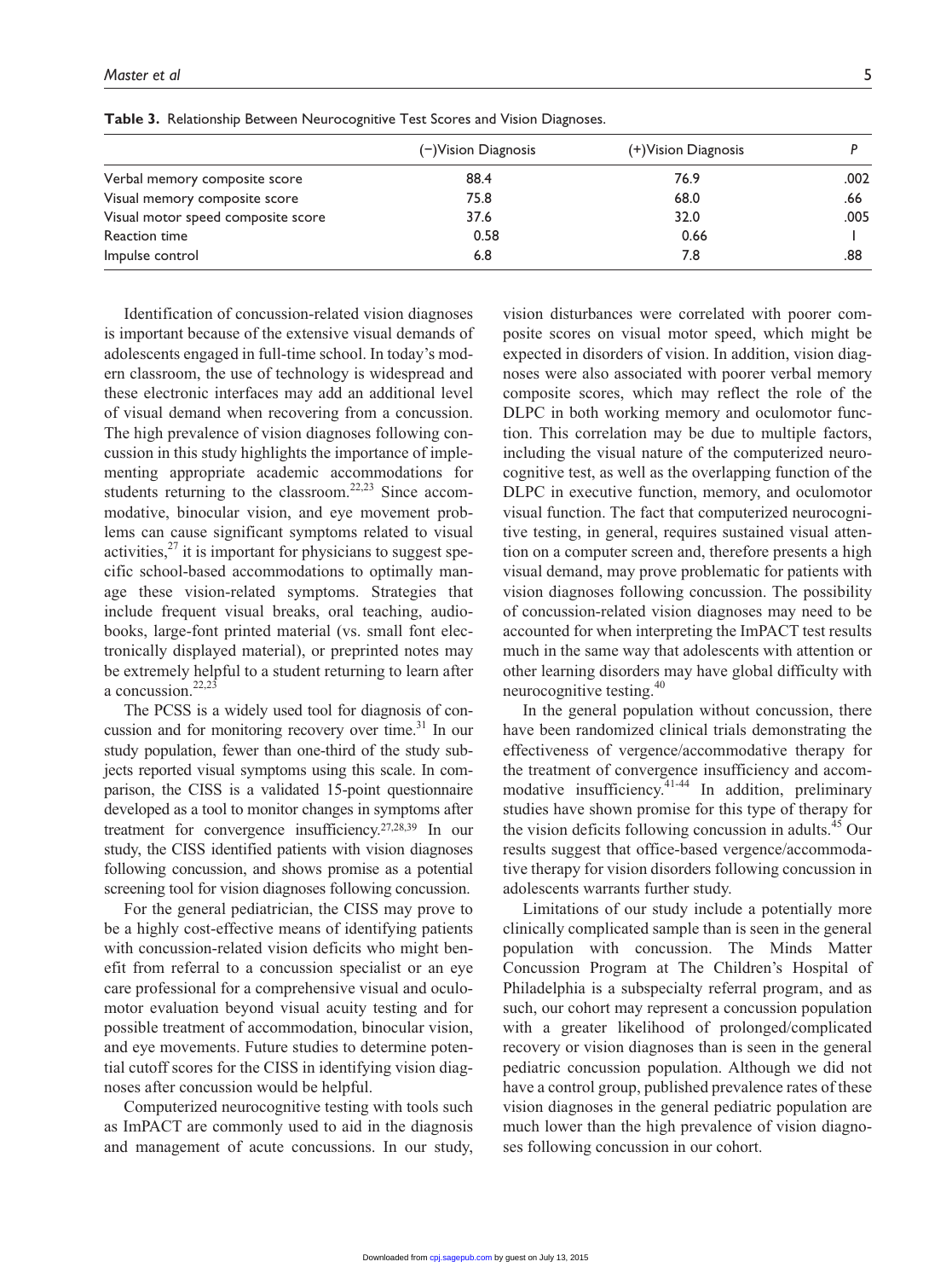In our study, the 29% of patients less than 1 month postinjury were more likely to have vision deficits than the 22% of patients greater than 3 months postinjury, which was statistically significant. This may indicate that vision diagnoses are a significant component of immediate postconcussion symptomatology, and, in some cases, may recover spontaneously on their own. It is possible that vision diagnoses are present in the estimated 80% to 90% of concussion patients who recover spontaneously over the course of a few weeks, $46$  and therefore, presumably, their vision problems have also spontaneously recovered. While vision diagnoses are also seen in those with prolonged recoveries in our study, further study is needed to determine if they represent a negative prognostic predictor for complicated concussion recovery. Future study is also needed to determine which symptoms are an accurate predictor of the presence of these vision diagnoses, as the PCSS does not appear to identify a majority of patients with vision diagnoses while the CISS appeared to do better. A prospective longitudinal study will be required to answer these important questions.

Given the high prevalence of vision diagnoses after concussion in the adolescent population, future studies should try to establish efficient clinical screening tools, such as the VOMS or CISS, that could be used by a pediatrician to identify the subset of patients who require further concussion care and comprehensive vision evaluation. In addition, a randomized controlled clinical trial is necessary in order to evaluate the potential benefits of possible interventions, such as vergence/accommodative therapy, for patients with vision diagnoses after concussion.

# **Conclusion**

Vision diagnoses are prevalent in adolescents with concussion and include convergence insufficiency, accommodative disorders and saccadic dysfunction. Symptoms of these problems may include double vision, blurry vision, headache, difficulty with reading or other visual work, such as the use of a tablet, smartphone, or computer monitor in the school setting. This likely represents a significant morbidity for adolescents whose primary work is school, which is heavily visually oriented. Recognition of these deficits is essential for clinicians who care for patients with concussion and the CISS may prove to be a useful screening tool for use in the future. Identification of these vision diagnoses will help physicians design necessary academic accommodations for patients who have visual deficits and are attempting to reintegrate into school and learning while recovering from concussion.

#### **Acknowledgments**

We would like to thank Alissa Beckett, William Ensor, and Julia Lockyer for their assistance with this project.

#### **Author Contributions**

CLM made a substantial contribution to the concept and design, acquisition of data and analysis and interpretation of data, drafted the article and revised it critically for important intellectual content and approved the version to be published.

MS, MG, AG, RLR and MFG made a substantial contribution to the concept and design, acquisition of data and analysis and interpretation of data, revised the article critically for important intellectual content and approved the version to be published.

SRM made a substantial contribution to the analysis and interpretation of data, revised the article critically for important intellectual content and approved the version to be published.

#### **Declaration of Conflicting Interests**

The author(s) declared no potential conflicts of interest with respect to the research, authorship, and/or publication of this article.

## **Funding**

The author(s) disclosed receipt of the following financial support for the research, authorship, and/or publication of this article: This study was supported by the American Medical Society for Sports Medicine Young Investigator Grant.

## **References**

- 1. Langlois JA, Rutland-Brown W, Wald MM. The epidemiology and impact of traumatic brain injury: a brief overview. *J Head Trauma Rehabil*. 2006; 21:375-378.
- 2. Faul M, Likang X, Wald MM, Coronado VG. *Traumatic Brain Injury in the United States: Emergency Department Visits, Hospitalizations and Deaths 2002-2006*. Atlanta, GA: US Department of Health and Human Services, Centers for Disease Control and Prevention, National Center for Injury Prevention and Control; 2010.
- 3. Centers for Disease Control and Prevention. Nonfatal traumatic brain injury from sports and recreation activities— United States 2001-2005. *MMWR Morb Mortal Wkly Rep*. 2007;56(29):733-737.
- 4. Gilchrist J, Thomas KE, Xu L, McGuire LC, Coronado V. Nonfatal traumatic brain injuries related to sports and recreation activities among persons aged <19 years— United States 2001-2009. *MMWR Morb Mortal Wkly Rep*. 2011;60:1337-1342.
- 5. Zuckerman SL, Odom M, Lee YM, Forbes J, Sills AK, Solomon G. Sport-related concussion and age: number of days to neurocognitive baseline. *Neurosurgery*. 2012;71:E558.
- 6. Sim A, Terryberry-Spohr L, Wilson KR. Prolonged recovery of memory functioning after mild traumatic brain injury in adolescent athletes. *J Neurosurg*. 2008;108:511-516.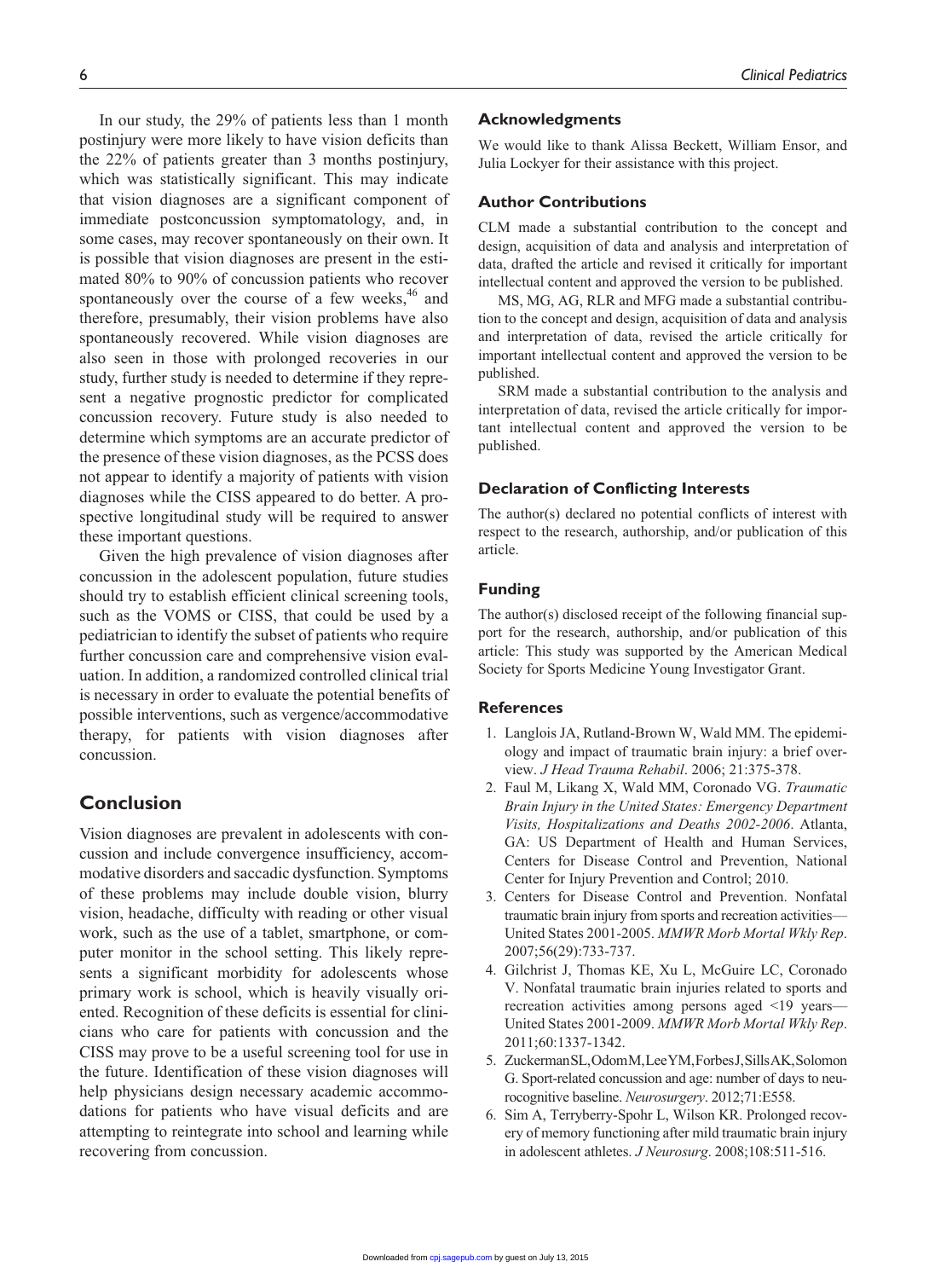- 7. Moser RS, Schatz P, Jordan BD. Prolonged effects of concussion in high school athletes. *Neurosurgery*. 2005;57:300-306.
- 8. Field M, Collins MW, Lovell MR, Maroon J. Does age play a role in recovery from sports-related concussion? A comparison of high school and collegiate athletes. *J Pediatr*. 2003;142:546-553.
- 9. Makdissi M, Davis G, Jordan B, Patricios J, Purcell L, Putukian M. Revisiting the modifiers: how should the evaluation and management of acute concussions differ in specific groups? *Br J Sports Med*. 2013;47:314-320.
- 10. Harmon KG, Drezner J, Gammons M, et al. American Medical Society for Sports Medicine position statement: concussion in sport. *Clin J Sport Med*. 2013;23:1-18.
- 11. McCrory P, Meeuwisse WH, Aubry M, et al. Consensus statement on concussion in sport: the 4th International Conference on Concussion in Sport held in Zurich, November 2012. *Br J Sports Med*. 2013;47:250-258.
- 12. Capo-Aponte JE, Urosevich TG, Temme LA, Tarbett AK, Sanghera NK. Visual dysfunctions and symptoms during the subacute stage of blast-induced mild traumatic brain injury. *Mil Med*. 2012;177:804-813.
- 13. Goodrich GL, Kirby J, Cockerham G, Ingalla SP, Lew HL. Visual function in patients of a polytrauma rehabilitation center: a descriptive study. *J Rehabil Res Dev*. 2007;44:929-936.
- 14. Ciuffreda KJ, Kapoor N, Rutner D, Suchoff IB, Han ME, Craig S. Occurrence of oculomotor dysfunctions in acquired brain injury: a retrospective analysis. *Optometry*. 2007;78:155-161.
- 15. Brahm KD, Wilgenburg HM, Kirby J, Ingalla S, Chang CY, Goodrich GL. Visual impairment and dysfunction in combat-injured servicemembers with traumatic brain injury. *Optom Vis Sci*. 2009;86:817-825.
- 16. Doble JE, Feinberg DL, Rosner MS, Rosner AJ. Identificain of binocular vision dysfucntion (vertical heterophoria) in traumatic brain injury patients and effects of individualized prismatic spectacle lenses in the treatment of postconcussive symptoms: a retrospective analysis. *PM R*. 2010;2:244-53.
- 17. Green W, Ciuffreda KJ, Thiagarajan P, Szymanowicz D, Ludlam DP, Kapoor N. Accommodation in mild traumatic brain injury. *J Rehabil Res Dev*. 2010;47:183-199.
- 18. Goodrich GL, Flyg HM, Kirby JE, Chang CY, Martinsen GL. Mechanisms of mTBI and visual consequences in military and veteran populations. *Optom Vis Sci*. 2013;90:105-112.
- 19. Stelmack JA, Frith T, Van Koevering D, Rinne S, Stelmack TR. Visual function in patients followed at a Veterans Affairs polytrauma network site: an electronic medical record review. *Optometry*. 2009;80:419-424.
- 20. Suchoff IB, Kapoor N, Waxman R, Ference W. The occurrence of ocular and visual dysfunctions in an acquired brain-injured patient sample. *J Am Optom Assoc*. 1999;70:301-308.
- 21. Dougherty AL, MacGregor AJ, Han PP, Heltemes KJ, Galarneua MR. Visual dysfunction following blastrelated traumatic brain injury from the battlefield. *Brain Inj*. 2011;25:8-13.
- 22. Master CL, Gioia GA, Leddy JJ, Grady MF. Importance of 'return-to-learn' in pediatric and adolescent concussion. *Pediatr Ann*. 2012;41(9):1-6.
- 23. Halstead ME, McAvoy K, Devore CD, Carl R, Lee M, Logan K; Council on Sports Medicine and Fitness, and Council on School Health. Returning to learning following a concussion. *Pediatrics*. 2013;132:948-957.
- 24. Ritty J, Solan H, Cool S. Visual and sensory-motor functioning in the classroom: a preliminary report of ergonomic demands. *J Am Optom Assoc*. 1993;64:238-244.
- 25. Mucha A, Collins MW, Elbin RJ, et al. A brief Vestibularocular Motor Screening (VOMS) assessment to evaluate concussions: preliminary findings. *Am J Sports Med*. 2014;42:2479-2486.
- 26. Chang A, Cohen A, Kapoor N. Top-down visual framework for optometric vision therapy for those with traumatic brain injury. *Optom Vis Perf*. 2013;1(2):48-53.
- 27. Borsting E, Rouse MW, Deland PN, et al. Association of symptoms and convergence and accommodative insufficiency in school-age children. *Optometry*. 2003;74: 25-34.
- 28. Borsting EJ, Rouse MW, Mitchell GL, et al. Validity and reliability of the revised Convergence Insufficiency Symptom Survey in children aged 9-18 years. *Optom Vis Sci*. 2003;80:832-838.
- 29. Scheiman M, Wick B. *Clinical Management of Binocular Vision: Heterophoric, Accommodative and Eye Movement Disorders*. 4th ed. Philadelphia, PA: Lippincott; 2013.
- 30. Lovell M. The imPACT neuropsychological test battery. In: Echemendia RJ, ed. *Sports Neuropsychology: Assessment and Management of Traumatic Brain Injury*. New York, NY: Guilford Press; 2006:193-215.
- 31. Pardini D, Stump J, Lovell M, Collins M, Moritz K, Fu F. The Post-Concussion Symptom Scale (PCSS): a factor analysis. *Br J Sports Med*. 2004;38:661-662.
- 32. Master CL, Grady MF. Office-based management of pediatric and adolescent concussion. *Pediatr Ann*. 2012;41(9):1-6.
- 33. R Core Team. *R: A Language and Environment for Statistical Computing*. Vienna, Austria: R Foundation for Statistical Computing; 2013. [http://www.R-project.org/.](http://www.R-project.org/) Published March 20, 2013. Accessed March 11, 2014.
- 34. Canty A, Ripley B. boot: Bootstrap R (S-Plus) Functions. R package version 1.3-9-1. [https://launchpad.net/](https://launchpad.net/ubuntu/+source/boot/1.3-9-1) [ubuntu/+source/boot/1.3-9-1.](https://launchpad.net/ubuntu/+source/boot/1.3-9-1) Published March 26, 2013. Accessed March 11, 2014.
- 35. Davison AC, Hinkley DV. *Bootstrap Methods and Their Applications*. Cambridge, England: Cambridge University Press; 1997.
- 36. Stevenson M. epiR: an R package for the analysis of epidemiological data. R package version 0.9-57.URL [http://](http://cran.r-project.org/web/packages/svSocket/index.html) [cran.r-project.org/web/packages/svSocket/index.html.](http://cran.r-project.org/web/packages/svSocket/index.html) Published March 2, 2014. Accessed March 11, 2014.
- 37. Scheiman M, Gallaway M, Coulter S, et al. Prevalence of vision and ocular disease conditions in a clinical pediatric population. *J Am Optom Assoc*. 1996;67:193-202.
- 38. Létourneau JE, Ducic S. Prevalence of convergence insufficiency among elementary school children. *Can J Optom*. 1988;50:194-197.